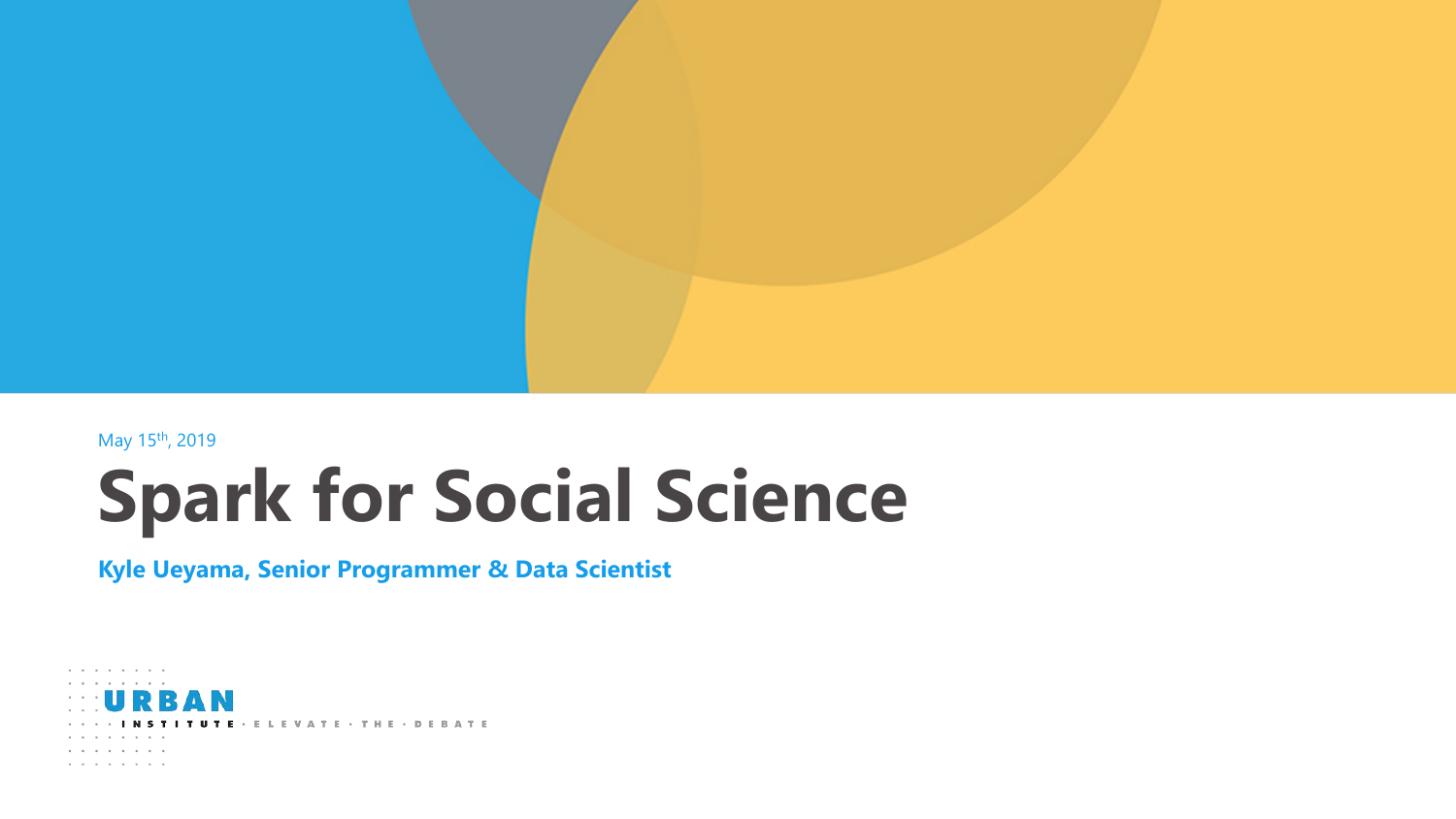## **Overview**

- **About Urban and the Data Science Team**
- **Administrative Data can be Big Data**
- **Spark Makes Processing Big Data Really Fast**
- **Spark for Social Science**
- Pluses and Minuses
- **Numeral Use Spark**
- Stay in Touch!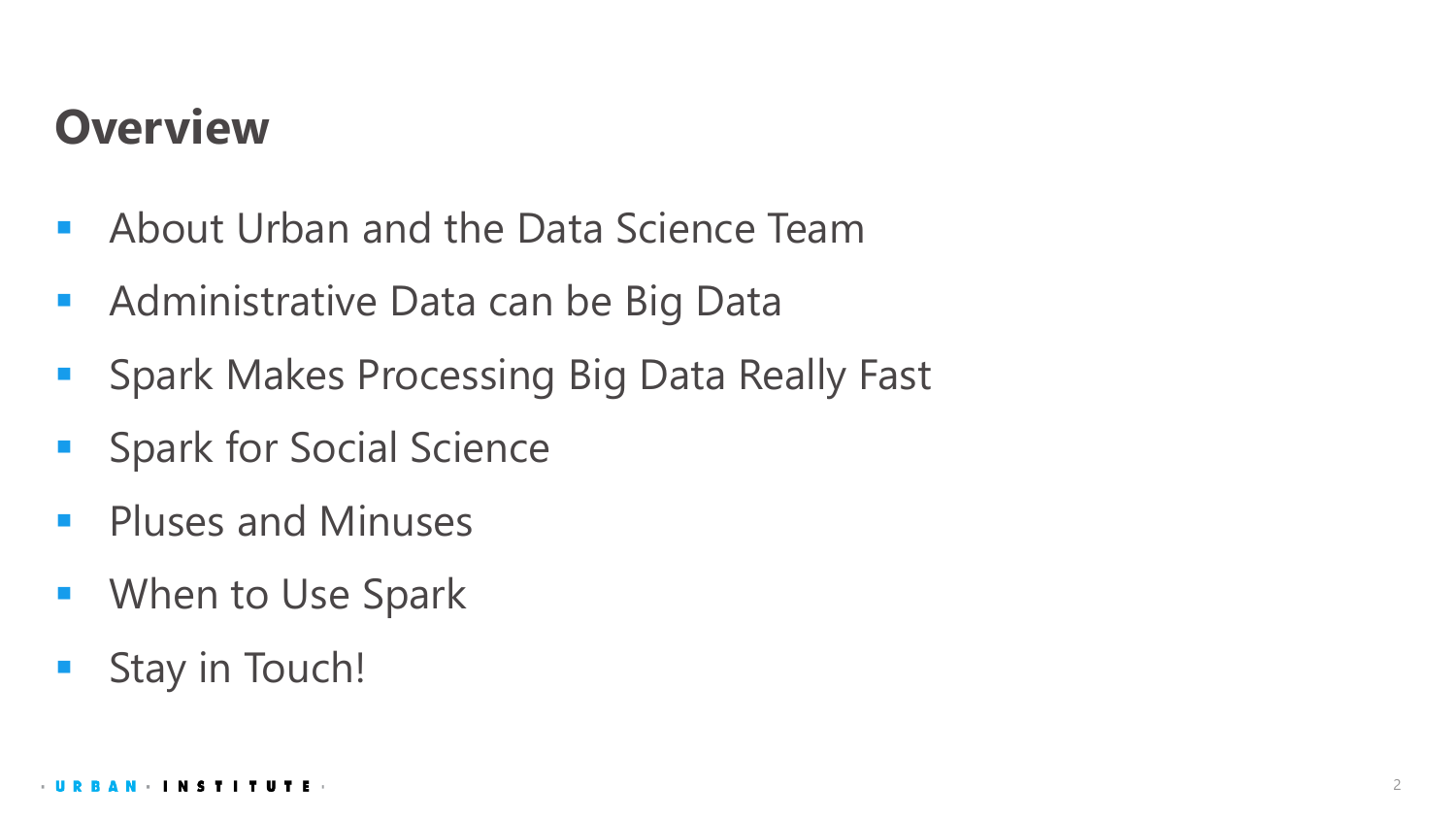## **About Urban and the Data Science Team**

**· U R R A N · I N S T I T U T E ·**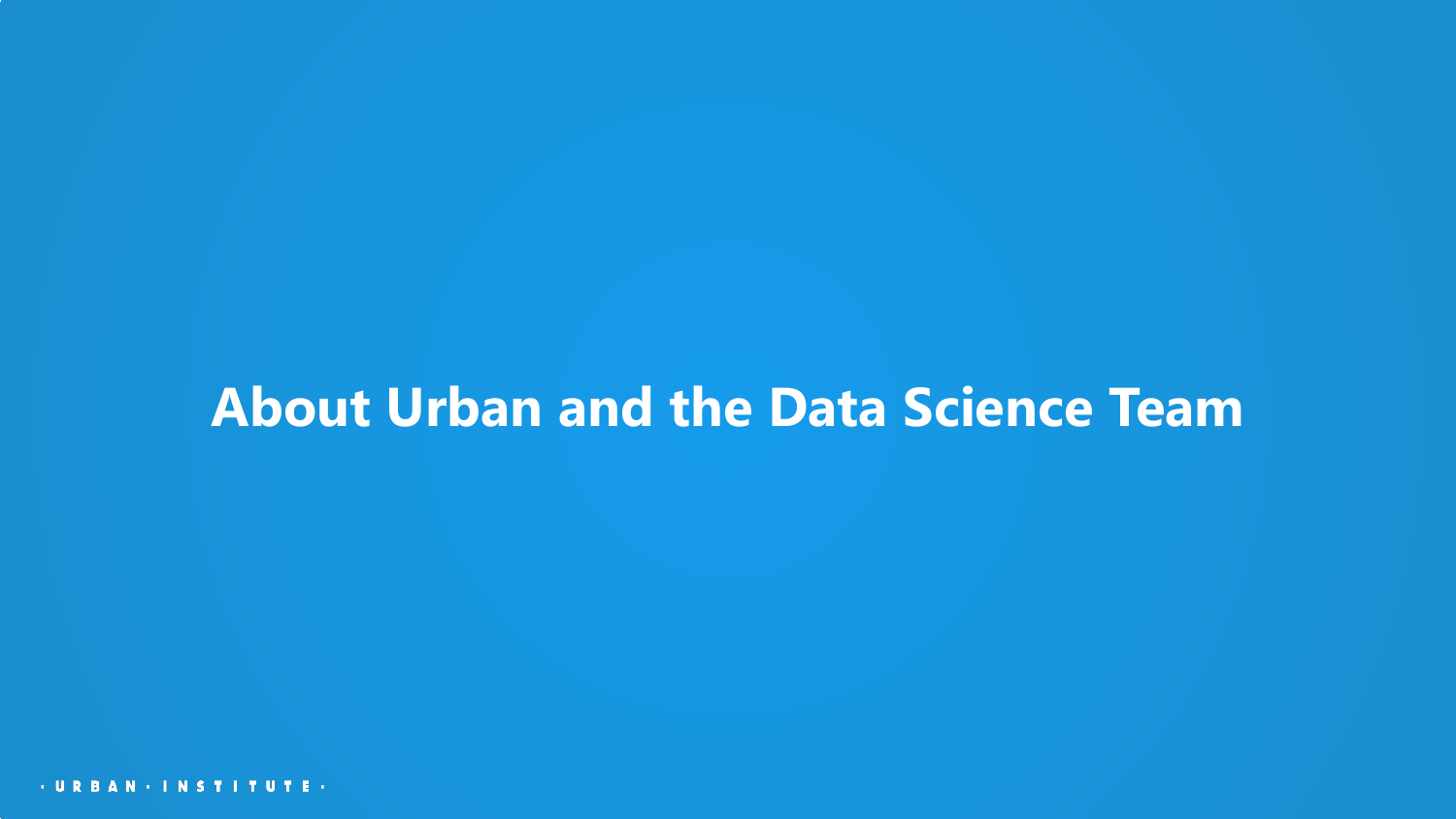# **Our Administrative Data can be "Big Data"**

**· U R R A N · I N S T I T U T E ·**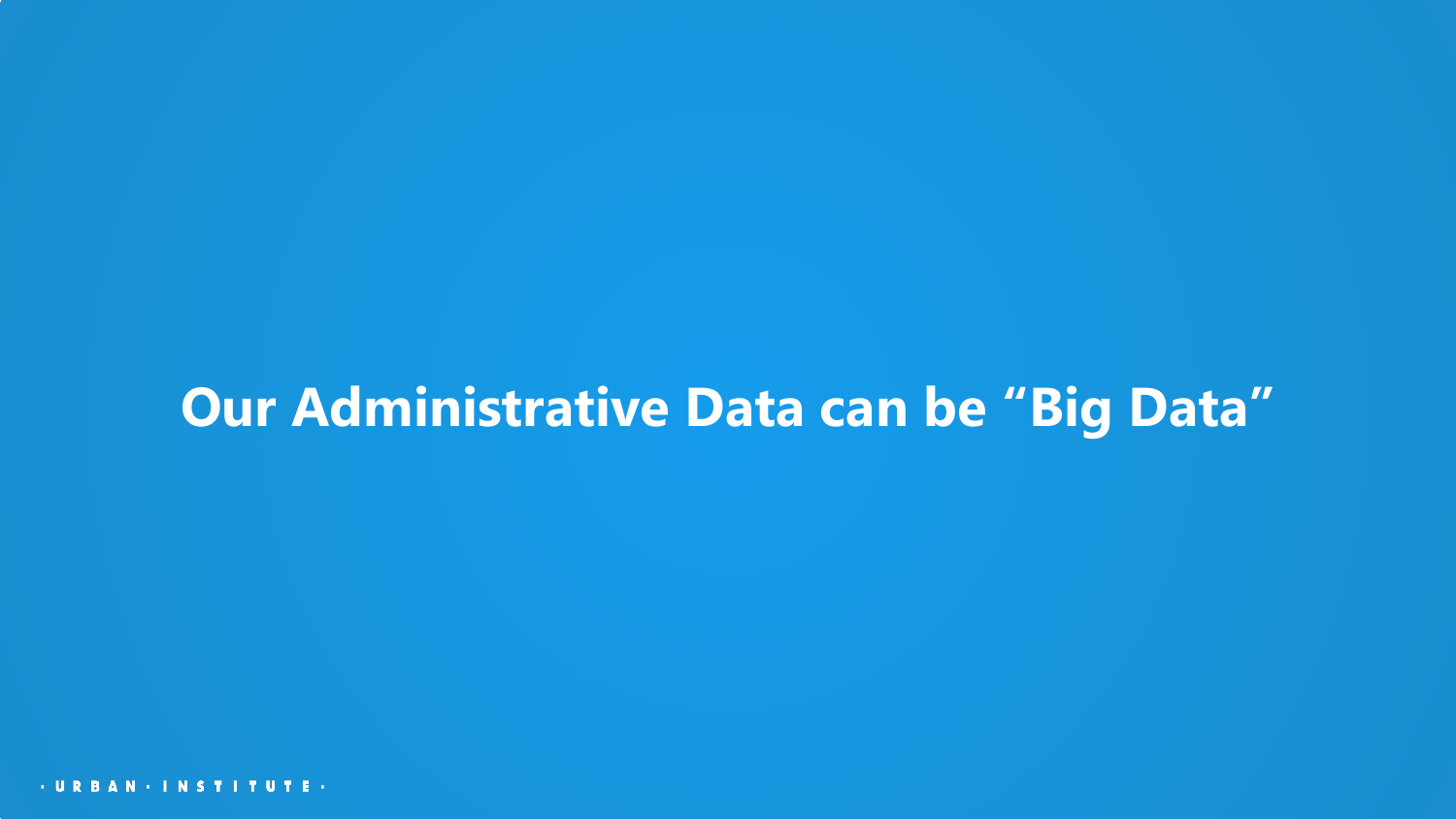# **Spark Makes Processing Big Data Really Fast**

- Outgrowing on-premise servers: sometimes a single computer just isn't powerful enough
- **Distribute data storage and** processing tasks across a cluster of machines
- Can be scaled to a massive degree
- 500 hours processing time to 10 minutes in some use cases

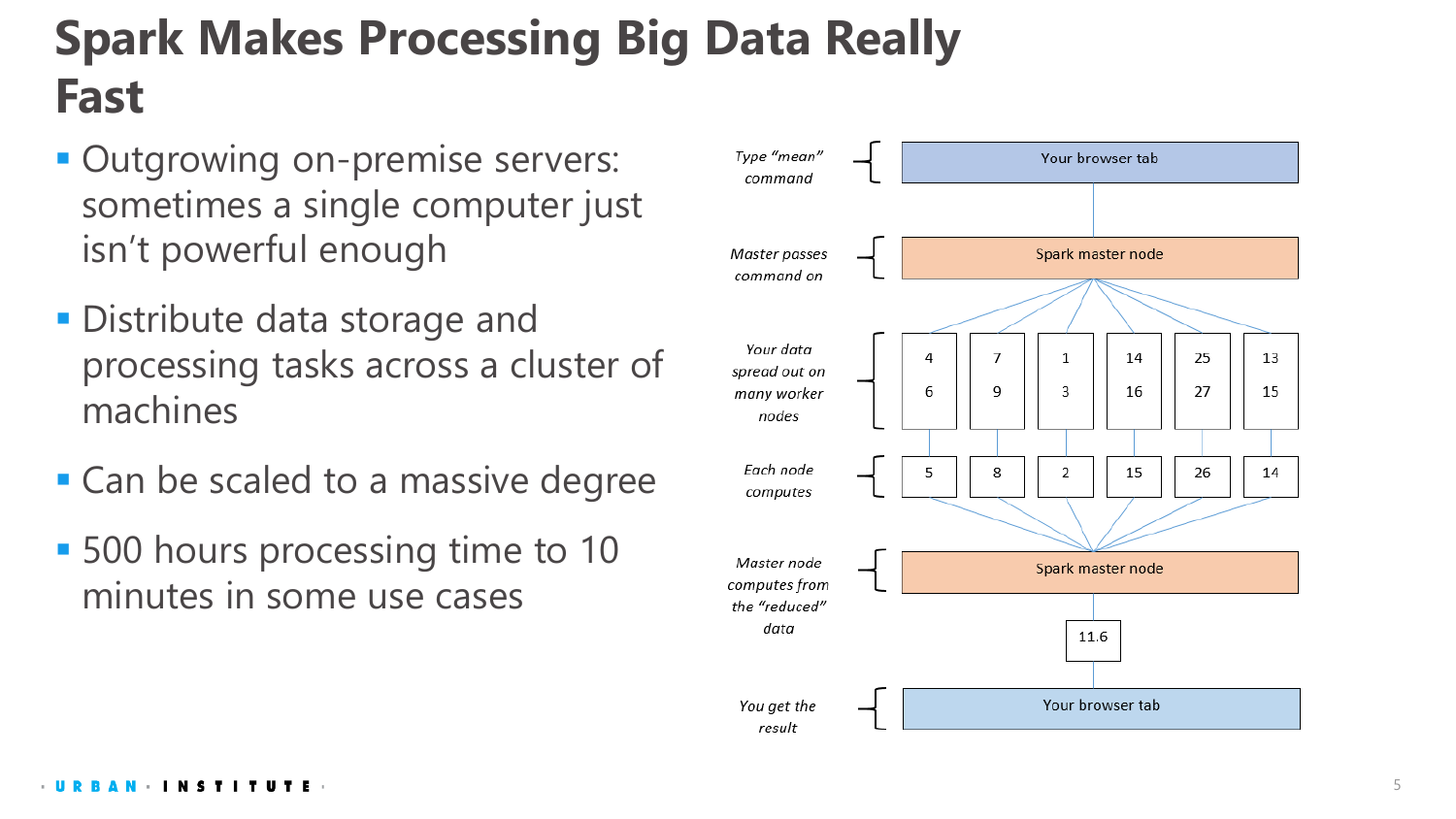# **Spark for Social Science**

- Manual
	- <https://urbaninstitute.github.io/spark-social-science-manual/>
- Technical Details
	- **<https://github.com/UrbanInstitute/spark-social-science>**
- **SparkR Tutorials** 
	- **<https://github.com/UrbanInstitute/sparkr-tutorials>**
- PySpark Tutorials
	- **<https://github.com/UrbanInstitute/pyspark-tutorials>**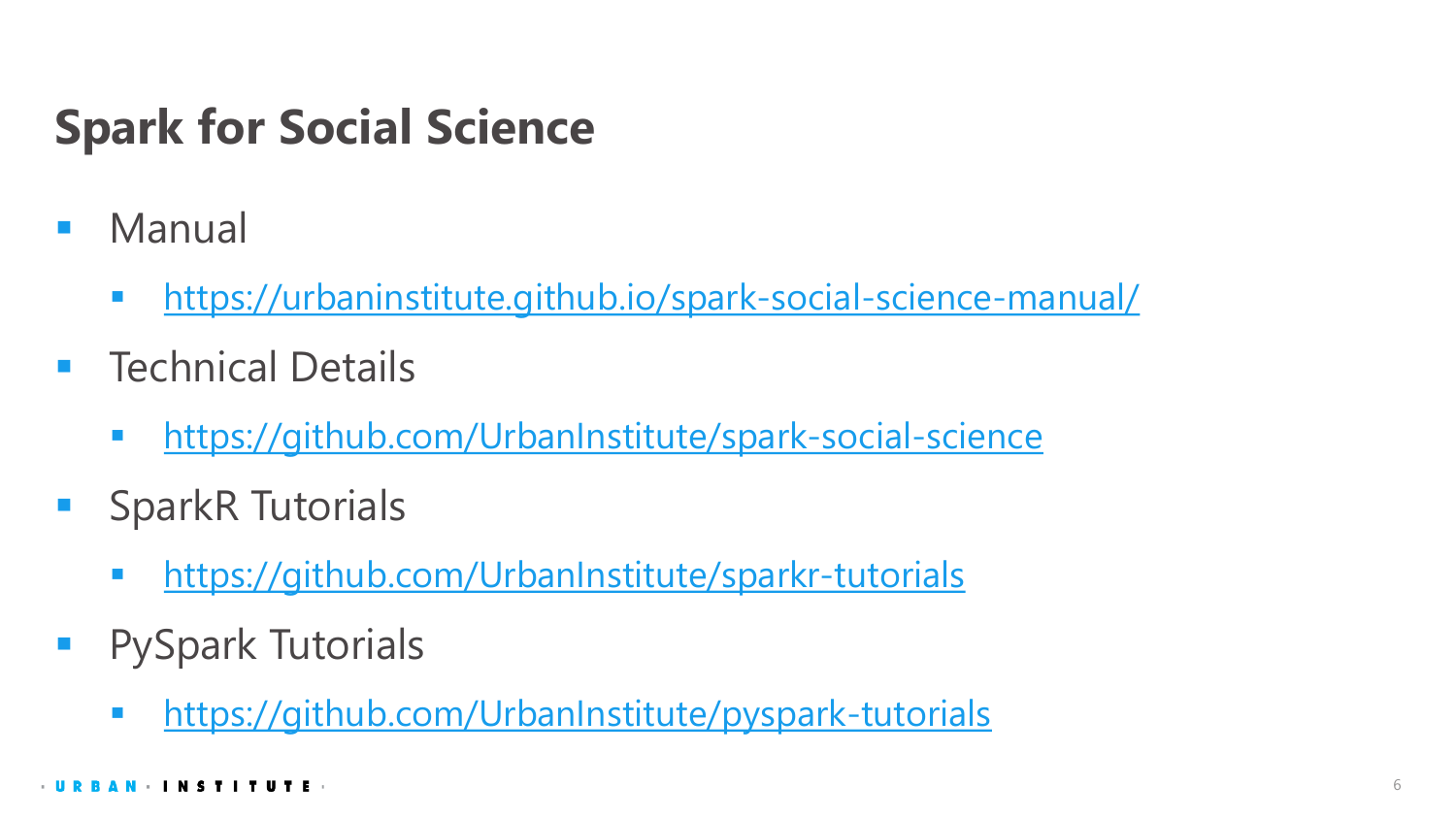#### **Pluses**

- **Speed**
- **No sharing**
- No learning curve (for some)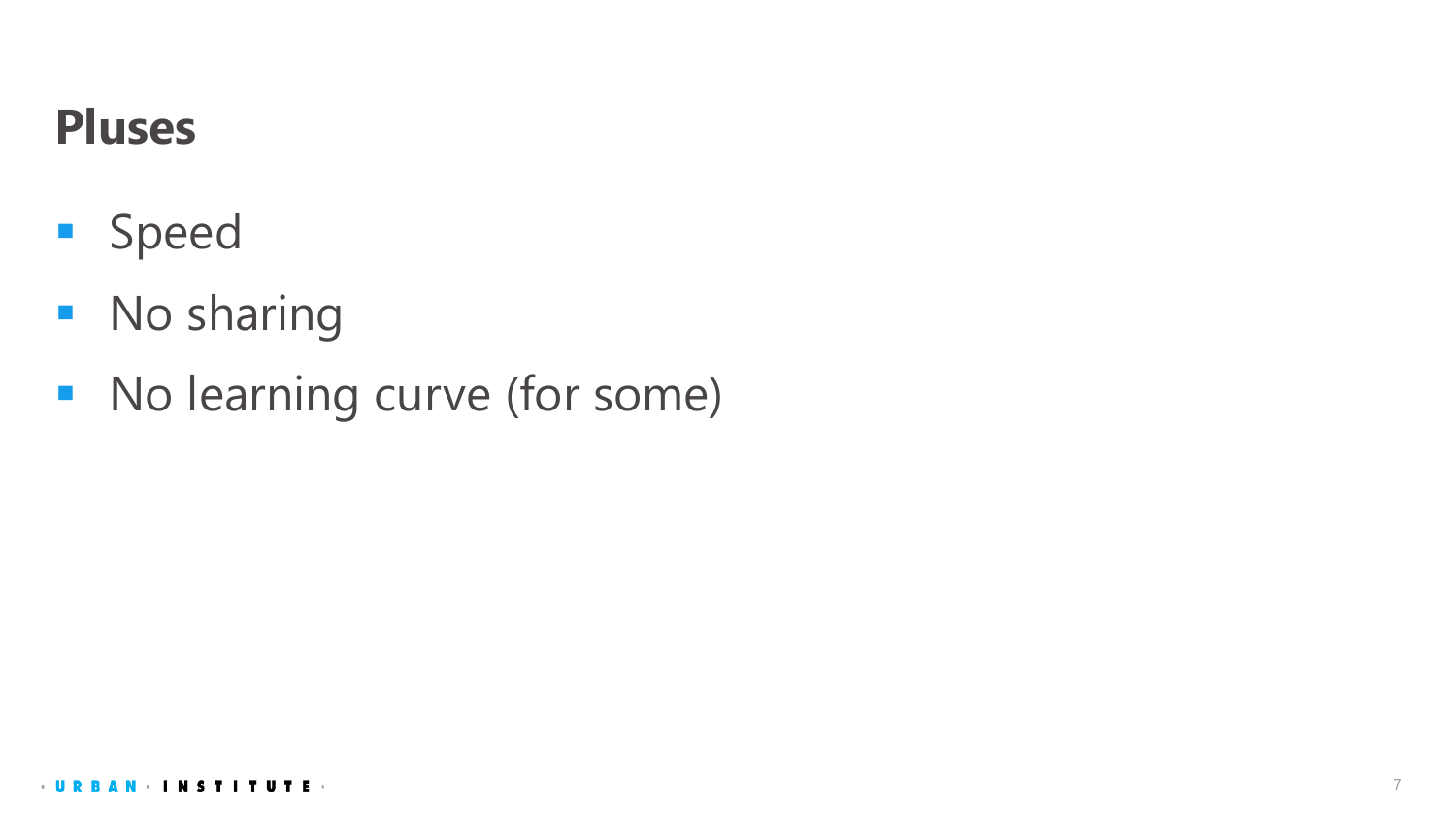#### **Minuses**

- **Supports only R & Python**
- **10-15 minute spin-up time**
- **-** Learning curve (for some)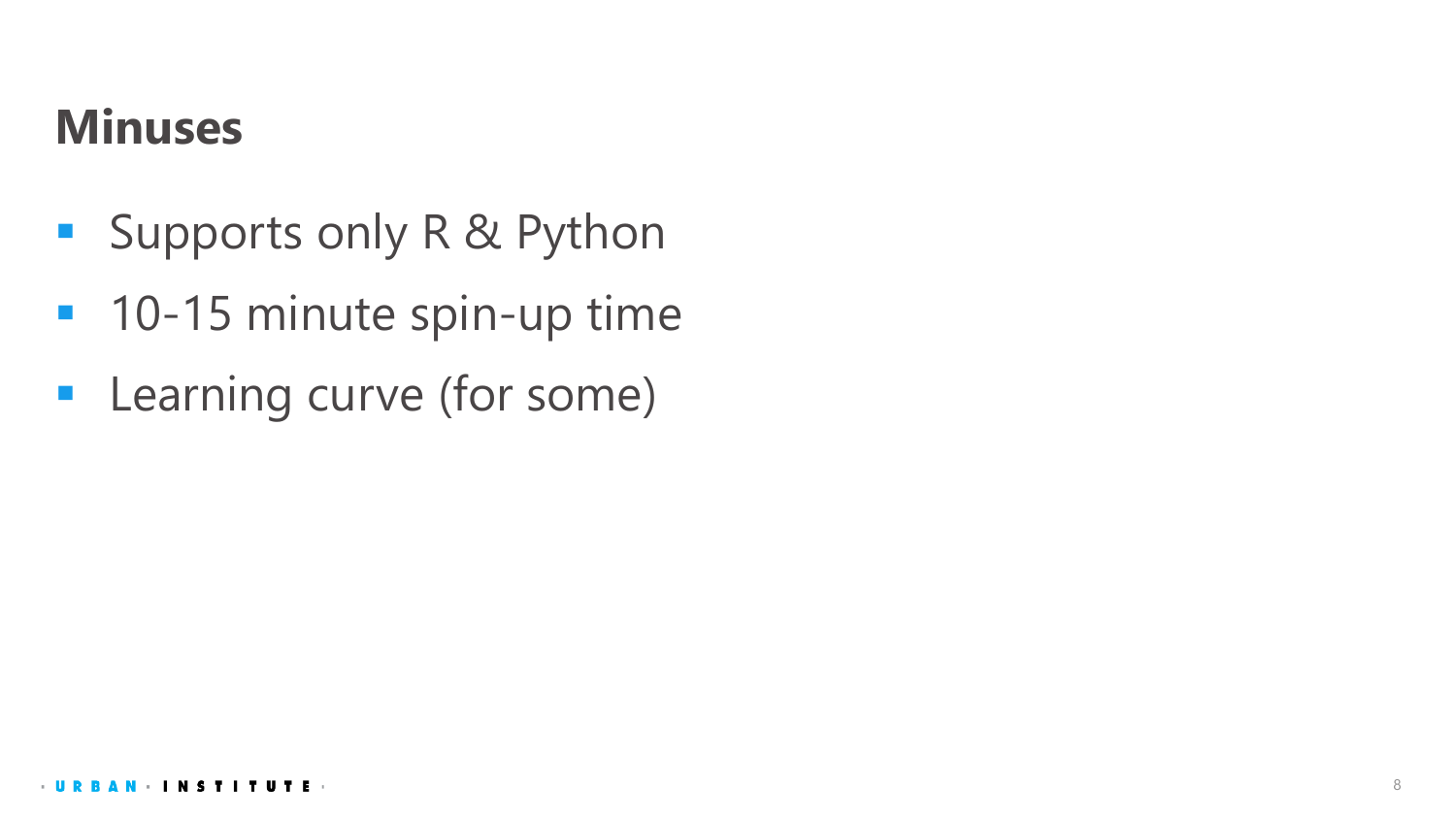#### **When to Use Spark**

- Data > 5-10GB
- Data takes too long to process
- **Have or willing to acquire R/Python expertise**
- **You/IT Staff has cloud experience**